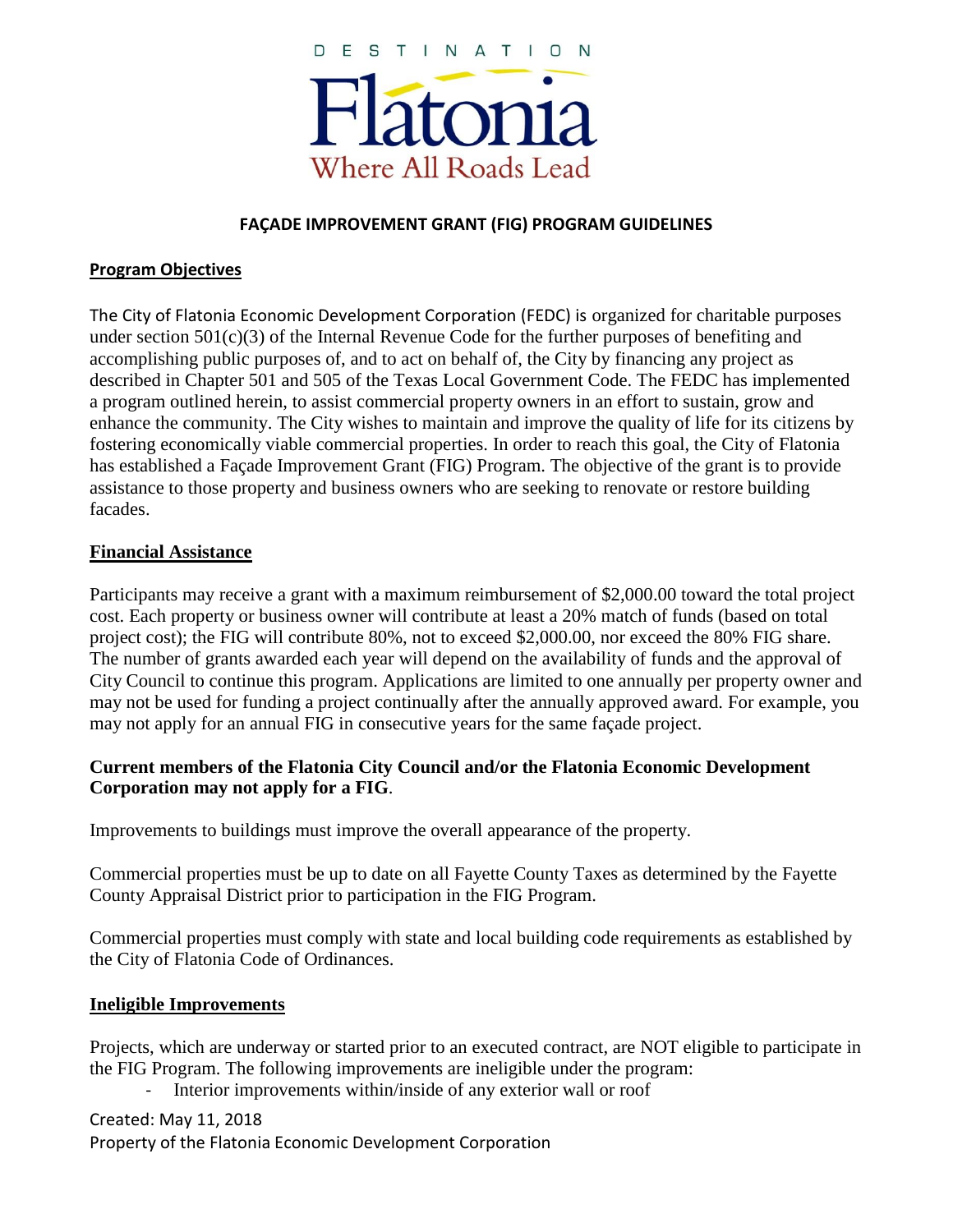- Roof repair that is not visible from the street
- Removal of original or architecturally important features
- Addition to part of the building that is more than strictly a façade improvement
- Labor costs (self or contracted)

# **Procedure**

The application process is outlined below:

- 1. Property/Business Owner turns a completed application in to the Flatonia City Manager that includes a complete project description, project rendering, cost estimate (multiple estimates are encouraged), and current photographs of the property.
- 2. The FEDC shall determine eligibility and make a recommendation for approval or disapproval.
- 3. The FEDC General Manager will send a letter informing the applicant of project approval and availability of funds.
- 4. City/Owner FIG Program agreements are signed and routed.
- 5. Applicants must obtain all necessary permits and meet all current State and local code requirements as defined in the City of Flatonia Code of Ordinances. Permit fees may apply and are the responsibility of the applicant. The FIG Program shall not reimburse permit fees or utility fees associated with the project.
- 6. The project must commence within 30 days of FIG Program approval, or 30 days from plan approval by the building official/City's contracted inspection service, as applicable.
- 7. Project must be completed within one (1) consecutive year from commencement.
- 8. Any changes to the project scope of work must have prior approval of the FEDC.
- 9. Upon completion, the project must pass all required City of Flatonia inspections as applicable, and regardless of inspections, shall be reviewed by the FEDC General Manager to ensure compliance with the approved project scope.
- 10. When all the steps are complete, the FEDC shall issue a check to the applicant for 80% of the expenditure, not to exceed \$2,000.00.

## **Application and Information**

Use of funds will be focused on exterior (façade) work on storefronts and commercial buildings in the City of Flatonia. Properties outside the City limits of Flatonia are ineligible to participate in the FIG Program. FIG funds may be used for materials, paint, awnings, canopies, doors, windows, signage and any other façade renovation purpose approved by the FEDC.

# **Application**

Applications shall be accepted anytime during the FEDC fiscal year; however, projects require FEDC approval prior to fund distribution, and funds may not be available later in each fiscal year depending upon demand for the program and acceptance of approved projects.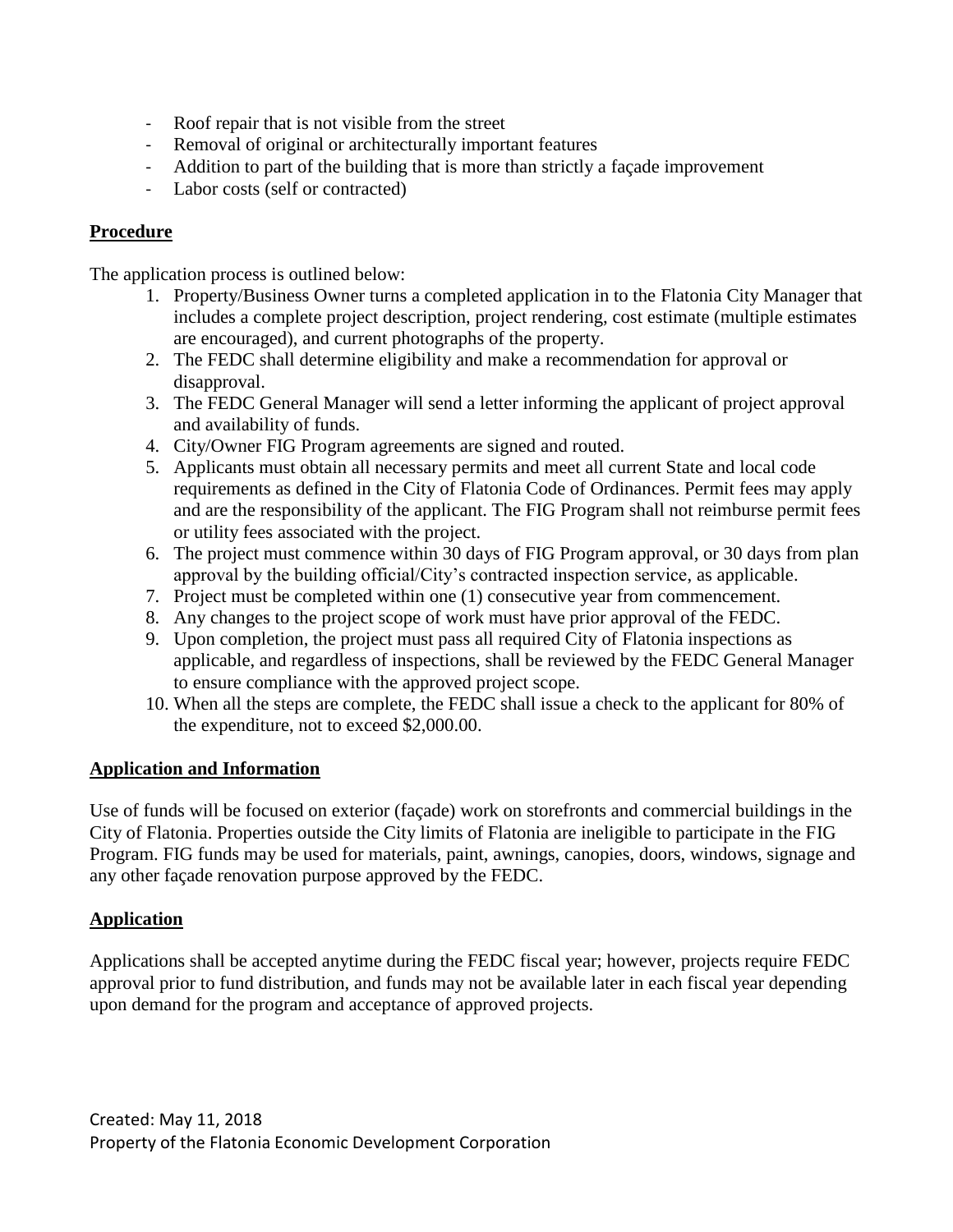# **CITY OF FLATONIA FAÇADE IMPROVEMENT GRANT APPLICATION**

| DATE:________________________                                                                                                                                                                                                  |  |  |
|--------------------------------------------------------------------------------------------------------------------------------------------------------------------------------------------------------------------------------|--|--|
| <b>APPLICANT INFORMATION</b>                                                                                                                                                                                                   |  |  |
| Applicant's Name: Applicant's Name: Applicant of the Applicant's Name: Applicant of the Applicant of the Applicant of the Applicant of the Applicant of the Applicant of the Applicant of the Applicant of the Applicant of th |  |  |
|                                                                                                                                                                                                                                |  |  |
|                                                                                                                                                                                                                                |  |  |
|                                                                                                                                                                                                                                |  |  |
|                                                                                                                                                                                                                                |  |  |
| Status of Applicant (please check one)                                                                                                                                                                                         |  |  |
| ____ Property owner with a vacant facility                                                                                                                                                                                     |  |  |
| ____ Property owner with a tenant business                                                                                                                                                                                     |  |  |
| Property owner/operator of a business on the property                                                                                                                                                                          |  |  |
| Business owner/leasing tenant                                                                                                                                                                                                  |  |  |
| Owner of the property is a/an (please check one)                                                                                                                                                                               |  |  |
| Individual                                                                                                                                                                                                                     |  |  |
| Partnership (attach copy of Partnership Agreement)                                                                                                                                                                             |  |  |
| Corporation/profit (attach copy of Articles of Incorporation/Certificate of Formation)                                                                                                                                         |  |  |
| Corporation/non-profit (attach list of officers and directors)                                                                                                                                                                 |  |  |
| Trust (attach copy of Trust Agreement)                                                                                                                                                                                         |  |  |
|                                                                                                                                                                                                                                |  |  |
| Length of ownership: _______________________________Date purchased: ________________________________                                                                                                                           |  |  |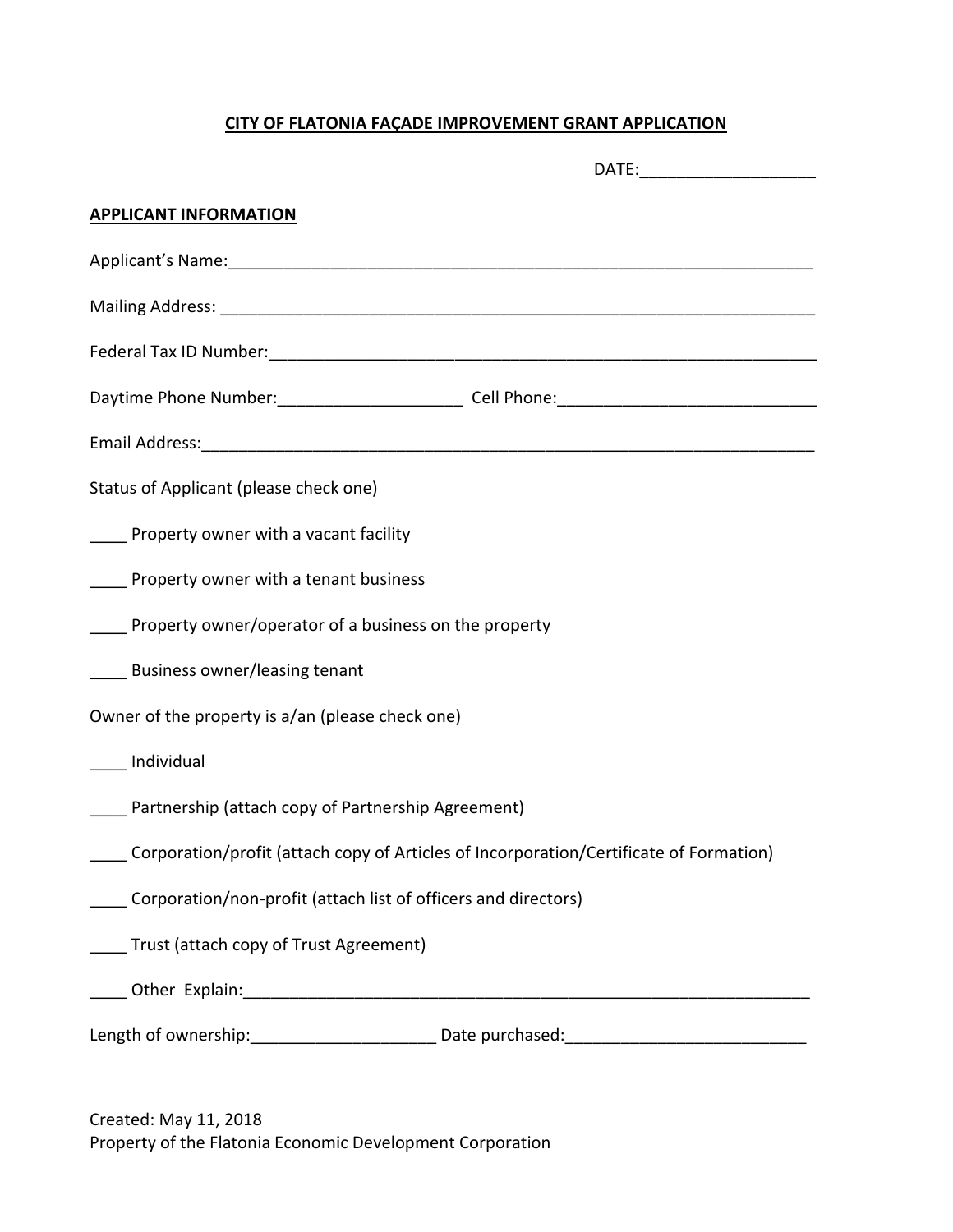#### **PROPERTY INFORMATION**

Address of property to be improved:

| Legal description of subject property: |                                                                                                |  |  |  |
|----------------------------------------|------------------------------------------------------------------------------------------------|--|--|--|
|                                        |                                                                                                |  |  |  |
|                                        |                                                                                                |  |  |  |
|                                        | Is this building a contributor to the Flatonia National Historic District Listing? Yes___ No__ |  |  |  |
|                                        | Is this a Local Landmark Building? Yes_____ No_____                                            |  |  |  |
|                                        |                                                                                                |  |  |  |
|                                        |                                                                                                |  |  |  |
|                                        | Project Description - please provide a detailed description of the proposed façade improvement |  |  |  |
|                                        |                                                                                                |  |  |  |
|                                        |                                                                                                |  |  |  |
|                                        |                                                                                                |  |  |  |
|                                        |                                                                                                |  |  |  |

Please submit this completed application along with the following documentation:

- 1. Photograph of the building exterior
- 2. Drawings, and or renderings accurately depicting the extent of the proposed work.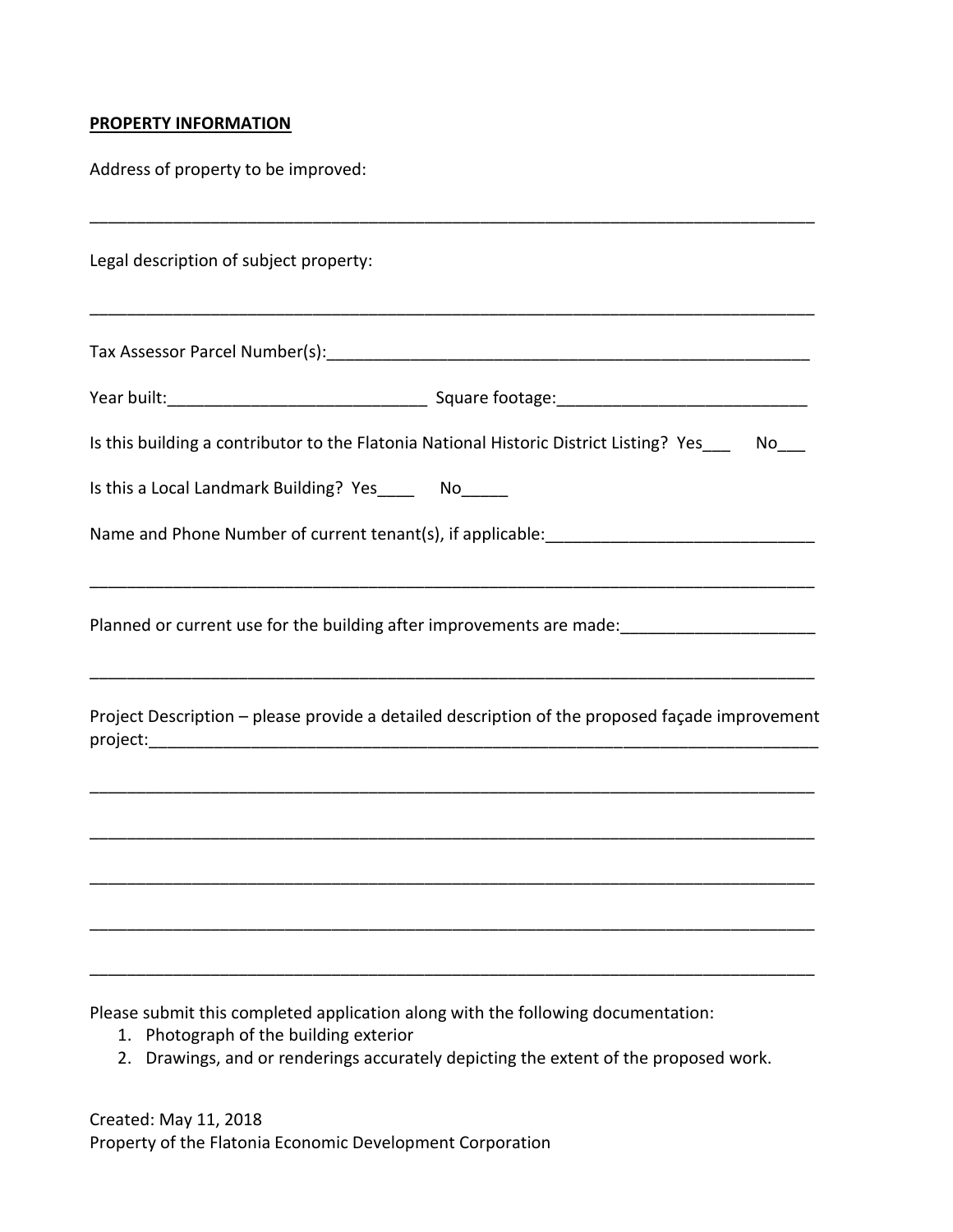- 3. Brief history of the building and any previous improvement work done to the building that you are aware.
- 4. What is the assessed property value?
- 5. Name of mortgage holder (bank)?
- 6. What is the balance on the mortgage?
- 7. Do you own any other business or real estate? If so, please list addresses.

The above application, terms and conditions are hereby accepted and agreed to as indicated by our signatures and date(s) below. In addition, We, the undersigned jointly and severally agree to hold the City of Flatonia, Texas, its officers, agents and employees; and the Flatonia Economic Development Corporation, its directors and agents harmless from any and all liability that my accrue in the future by reason of any property damage, personal injury, or death that is caused by construction projects undertaken in accordance with the specifications set forth herein, including all damages, costs, and attorney's fees, that my accrue in the future from any and all claims whatsoever.

| Applicant | Joint Applicant (if applicable) |
|-----------|---------------------------------|
| Date:     | Date:                           |